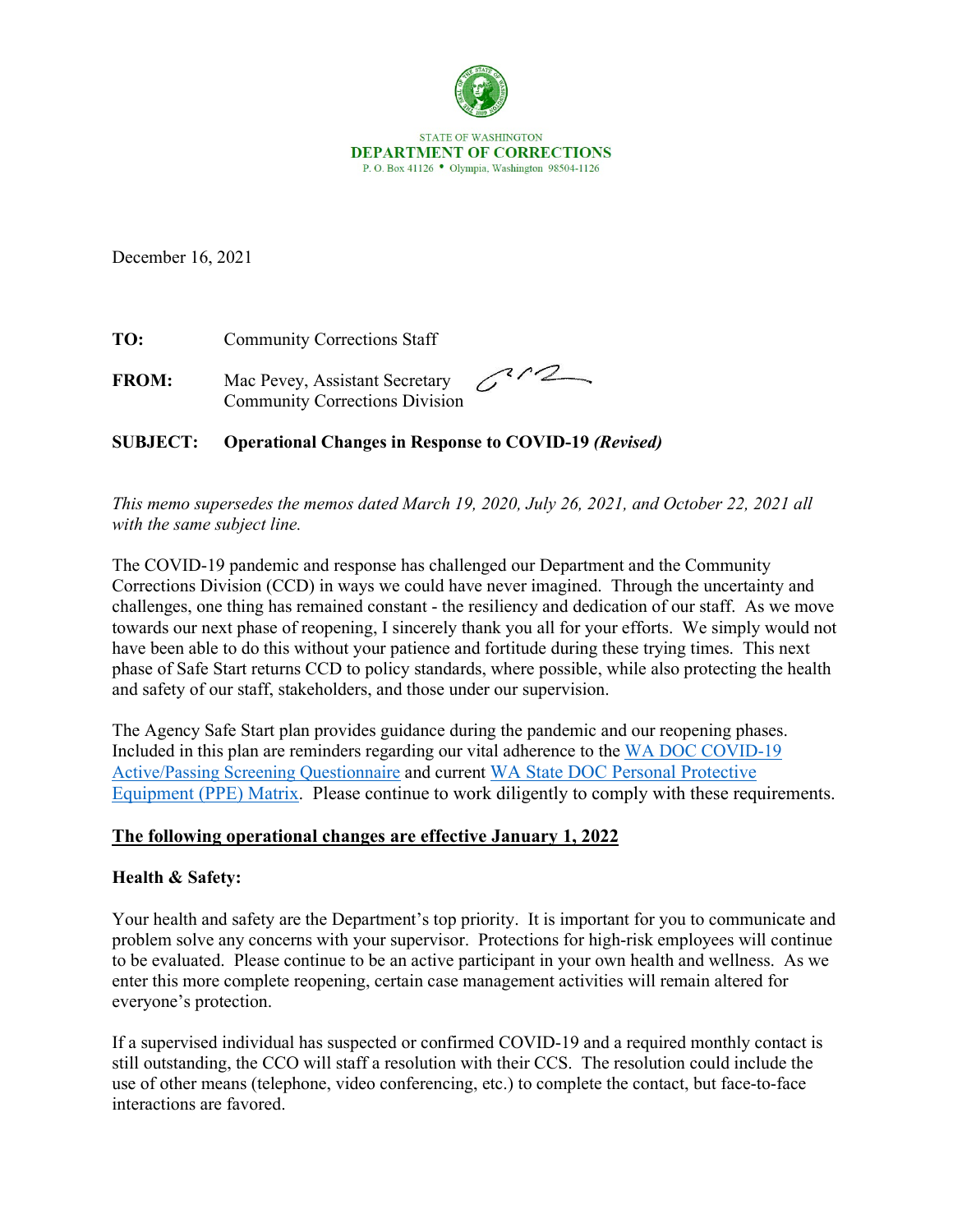Additionally, supervised individuals may be untruthful regarding their COVID-19 symptoms or close contacts. While safety is paramount, we cannot allow supervised individuals to dictate their supervision by providing false COVID-19 information during the pandemic. Staff are encouraged to complete thorough investigations when these issues arise and work with their CCS to verify information, investigation possible violations, and problem solve solutions. As you would in any case, please thoroughly document your observations and case management activities.

When any face-to-face contacts (office or field) are conducted, the current protocols specific to PPE, cleaning, masking, and social distancing will be followed. Staff will always be masked while completing any contacts, including while in a DOC vehicle with a partner. If COVID-19 concerns are present during any face-to-face contacts, staff are encouraged to conduct the contact outside in the open air.

# **Telework:**

In most instances there will be a reduced allowance for telework, with a maximum of one day per week, as we continue to staff up offices to meet operational need in engaging individuals under supervision. Telework can be granted based on the business needs of the office/unit as determined by the CCS per DOC Policy 830.300.

# **Contact Standards, Office Contacts, Field Work and Supervision Activities:**

Contact standards will be completed per the attached revised DOC Policy 380.200 Community Supervision of Offenders – Attachment 1 "Minimum Contact Standards".

### **Transports:**

Transports will be conducted per DOC Policy 420.100 Transportation Standards. In the event a CCD violator is suspected to be or confirmed COVID-19 positive as determined by a medical practitioner, staff will contact the HQ Nurse Desk immediately and follow current PPE protocols.

CCD staff can respond to meet law enforcement for a transfer of custody following a law enforcement-initiated arrest with CCS permission. Staff can also complete hospital watches, including assuming hospital watches for law enforcement, with CCS permission. These activities are considered higher risk and require strict adherence to the [WA State DOC Personal Protective](https://doc.wa.gov/corrections/covid-19/docs/ppe-matrix.pdf)  [Equipment \(PPE\) Matrix.](https://doc.wa.gov/corrections/covid-19/docs/ppe-matrix.pdf)

### **Violation Response:**

Statewide violator capacity remains low, as most jail have limitations given their own challenges in managing the pandemic. CCD staff are encouraged to mitigate violation responses per DOC Policy 460.130 when appropriate. CCSs are encouraged to consider violator capacity when approving/denying the arrest of a supervised individual.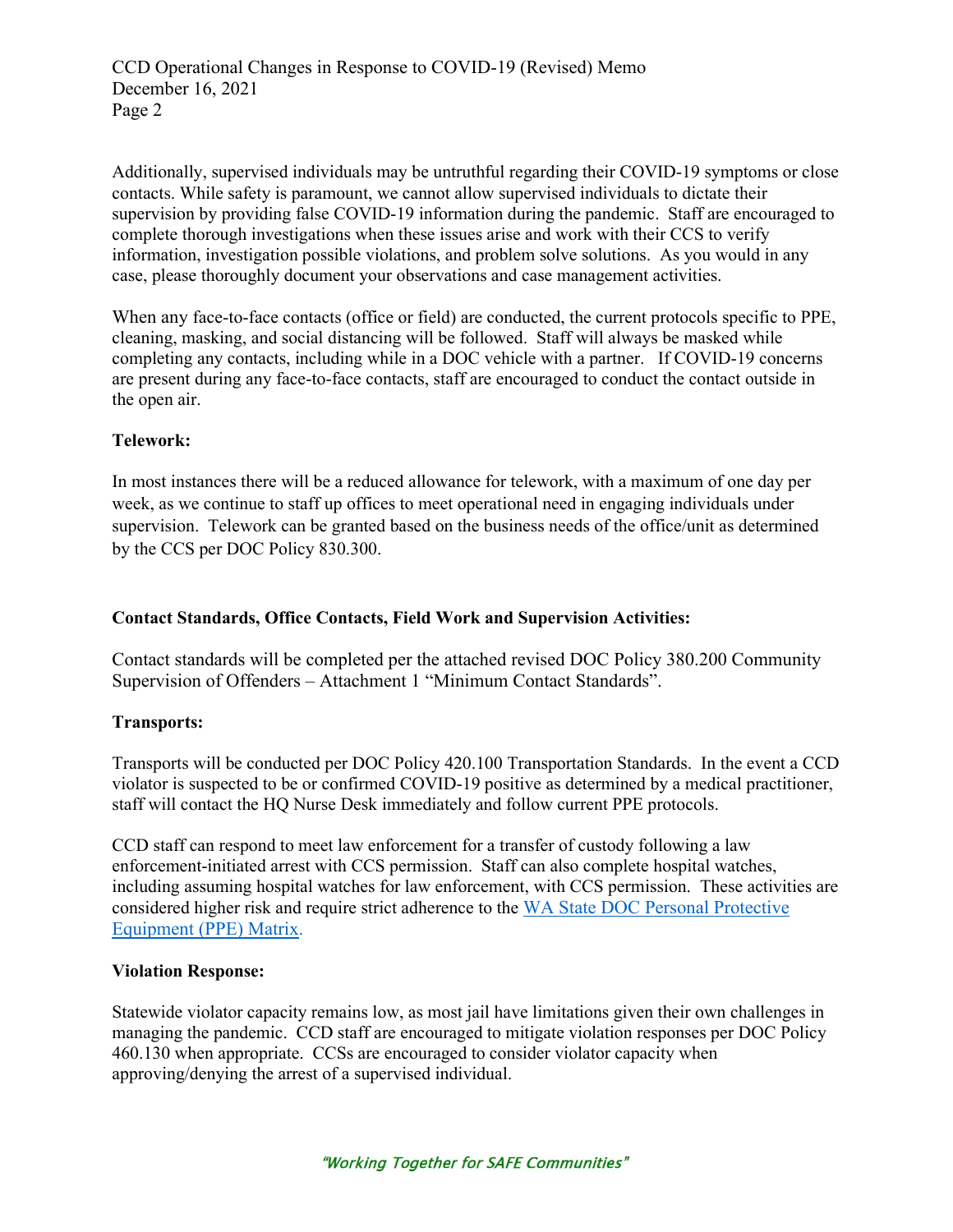# **Warrant Apprehension Activities:**

Five (5) day warrant checks as specified in DOC Policy 350.750 will not be completed, as this is not a statutorily driven activity. Additionally, organized warrant sweeps within field offices remain suspended due to violator capacity. Specific and targeted warrant apprehensions may be conducted with pre-planning and prior CCS authorization when the Department has received credible information regarding an absconder's whereabouts.

### **Community Work Crews:**

The operation of our community-based work crews will resume with limited capacity. Work crew activities are restricted to outdoor, open air sites (litter crews, landscaping, etc.). The current protocols specific to PPE, cleaning, masking, and social distancing will be followed.

### **Cognitive Behavioral Interventions:**

Thinking for a Change (T4C) restarts with limited capacity to promote distancing and safety. All participants (students and instructors) will be masked during class. Prior to entry into the classroom, all supervised individuals will be required to pass COVID-19 active screening protocols. All PPE protocols must be followed.

# **Training:**

In-person training can resume. This includes Control and Impendence Tactics (CIT), First Aid/CPR, and all other in-person training. Careful consideration will be given to each training to maximize the health and safety of all involved. Additionally, monthly CCD Firearms Academies are slated to begin in February 2022 until the wait list can be exhausted.

### **Drug Testing:**

Drug testing requirements return fully to policy standards for all supervised individuals in accordance with DOC Policy 420.380 – Drug/Alcohol Testing. Oral swab testing remains authorized if not safe to conduct a UA. Breathalyzer testing resumes with the use of distancing, open air collection, and barriers as appropriate to mitigate COVID risk.

### **Best Practices:**

Staff are still encouraged to be proactive and practice universal precautions.

- Stay home when you are sick. This is very important for all illnesses, but especially for the duration of a respiratory illness.
- Wear a mask.
- Wash your hands and use alcohol-based sanitizer frequently.
- Avoid touching your mouth, nose, and eyes with unwashed hands.
- Cover your coughs and sneezes by coughing into your elbow or a tissue.